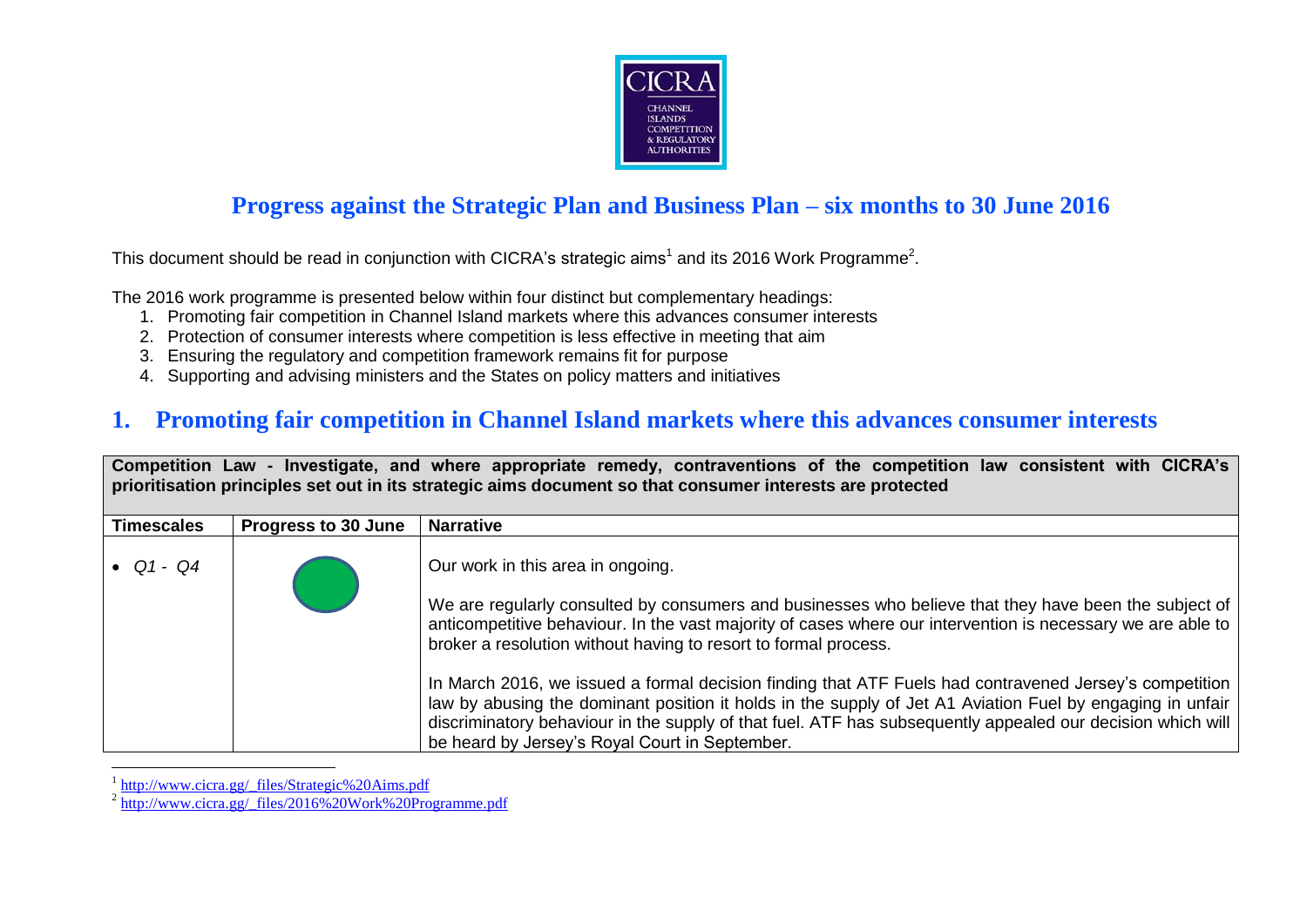| Competition Law - Review the effectiveness of conditions imposed by CICRA for approval of the acquisition of La Collette Terminal Ltd of |                     |                                                                                                                                                                                                                                                                                                                                                                                                                                                                                                                                  |
|------------------------------------------------------------------------------------------------------------------------------------------|---------------------|----------------------------------------------------------------------------------------------------------------------------------------------------------------------------------------------------------------------------------------------------------------------------------------------------------------------------------------------------------------------------------------------------------------------------------------------------------------------------------------------------------------------------------|
|                                                                                                                                          |                     | the share held by Shell UK Ltd as recommended in CICRA's 2015 fuel market study                                                                                                                                                                                                                                                                                                                                                                                                                                                  |
| <b>Timescales</b>                                                                                                                        | Progress to 30 June | <b>Narrative</b>                                                                                                                                                                                                                                                                                                                                                                                                                                                                                                                 |
|                                                                                                                                          |                     |                                                                                                                                                                                                                                                                                                                                                                                                                                                                                                                                  |
| • $Q2 - Q3$                                                                                                                              |                     | We have started a review of the conditions we imposed in approving the acquisition of Law Collette<br>Terminal Ltd. The terms of reference for the review are, 'to assess whether the condition attached to the<br>approval of the acquisition have been effective in addressing identified risks from a substantial lessening<br>of competition. If the conclusion of the review is that the Conditions have been ineffective in any area,<br>what amendments could be made to address this'.                                   |
|                                                                                                                                          |                     | Following a competitive tender process, consultants Frontier have been appointed, to support the review<br>process.                                                                                                                                                                                                                                                                                                                                                                                                              |
|                                                                                                                                          |                     | The result of the review is anticipated by the end of quarter 4, slightly later than originally anticipated due<br>to other work priorities, hence the amber rating.                                                                                                                                                                                                                                                                                                                                                             |
|                                                                                                                                          |                     | Competition Law - Conduct a review of the market for freight services in the Channel Islands                                                                                                                                                                                                                                                                                                                                                                                                                                     |
| <b>Timescales</b>                                                                                                                        | Progress to 30 June | <b>Narrative</b>                                                                                                                                                                                                                                                                                                                                                                                                                                                                                                                 |
| • $Q3 - Q4$                                                                                                                              |                     | This work stream is scheduled to commence in the second half of 2016.                                                                                                                                                                                                                                                                                                                                                                                                                                                            |
|                                                                                                                                          |                     | Telecommunications - Assess the options and where appropriate directly intervene by requiring additional access products to support                                                                                                                                                                                                                                                                                                                                                                                              |
|                                                                                                                                          |                     | the progress of competition in the fixed line call services markets                                                                                                                                                                                                                                                                                                                                                                                                                                                              |
| <b>Timescales</b>                                                                                                                        | Progress to 30 June | <b>Narrative</b>                                                                                                                                                                                                                                                                                                                                                                                                                                                                                                                 |
| • $Q1 - Q4$                                                                                                                              |                     | Wholesale line rental was successfully launched in the Channel Islands in June 2015, giving consumers,<br>for the first time, a choice of landline provider. We are keen for local consumers to benefit from the<br>introduction of competition in the wider telecoms market and so in February this year we began a<br>consultation seeking views on which access products to consider next. The consultation closed on 31<br>March. Responses to the consultation are being assessed with next steps being considered in July. |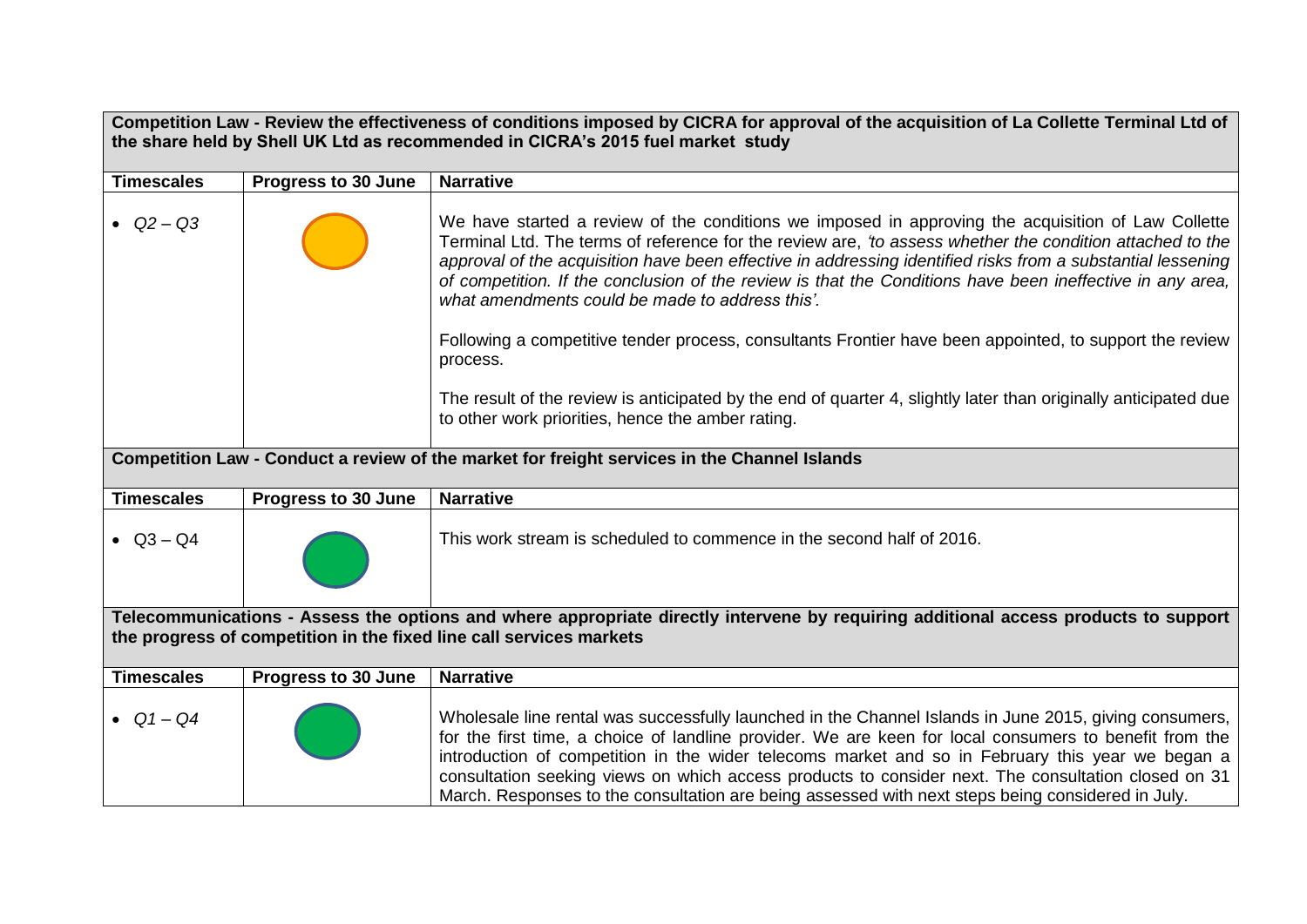| Telecommunications - Implement controls on wholesale broadband prices and structures that facilitate effective competition |                            |                                                                                                                                                                                                                                                                                                                                                                                                                                                                                                                                                                                                         |
|----------------------------------------------------------------------------------------------------------------------------|----------------------------|---------------------------------------------------------------------------------------------------------------------------------------------------------------------------------------------------------------------------------------------------------------------------------------------------------------------------------------------------------------------------------------------------------------------------------------------------------------------------------------------------------------------------------------------------------------------------------------------------------|
| <b>Timescales</b>                                                                                                          | <b>Progress to 30 June</b> | <b>Narrative</b>                                                                                                                                                                                                                                                                                                                                                                                                                                                                                                                                                                                        |
| • $Q2 - Q3$                                                                                                                |                            | Channel Islanders are best served by having access a choice of broadband providers who offer<br>appropriate value for money services. This work stream is designed to contribute to delivery of that<br>outcome.                                                                                                                                                                                                                                                                                                                                                                                        |
|                                                                                                                            |                            | We delayed this work stream in order to conclude, in June, our investigation into an allegation against JT<br>of margin squeeze in the provision of broadband in Jersey. The investigation was sparked by a series of<br>sweeping changes made by JT to its wholesale and retail prices in 2014 when it removed lower<br>speed options for retail customers, raised certain wholesale prices and reduced some of its own retail<br>prices. Our investigation concluded that JT's pricing risked damaging competition and so we have<br>given JT two months to submit revised prices to us for approval. |
|                                                                                                                            |                            | This work stream will now commence quarter 3                                                                                                                                                                                                                                                                                                                                                                                                                                                                                                                                                            |
|                                                                                                                            |                            | Telecommunications - Ensure compliance by licensees with obligations of price control decisions for on-island leased lines services                                                                                                                                                                                                                                                                                                                                                                                                                                                                     |
| <b>Timescales</b>                                                                                                          | <b>Progress to 30 June</b> | <b>Narrative</b>                                                                                                                                                                                                                                                                                                                                                                                                                                                                                                                                                                                        |
| Ongoing                                                                                                                    |                            | Leased lines, also known as private circuits, are commonly used by businesses to provide secure,<br>dedicated, high capacity data and voice connections between offices and third parties. We introduced a<br>retail minus 20% price control for on-island leased lines provided by JT in Jersey and Sure in Guernsey in<br>2015. The control strengthens the competitive environment by encouraging and protecting efficient market<br>entry for competitors and promoting investment to the ultimate benefit of the end user.                                                                         |
|                                                                                                                            |                            | In reaching our decision we undertook to ensure JT and Sure publish the profits earned by providing<br>these services in the interests of transparency around how the operators are performing in these markets.<br>JT and Sure are obliged to submit compliance statements to demonstrate that they are in compliance with<br>the price control. The first annual compliance report is scheduled for August 2016. In the event of non-<br>compliance that report will be published. If parties are in compliance then we will move to six monthly<br>submissions (currently quarterly).                |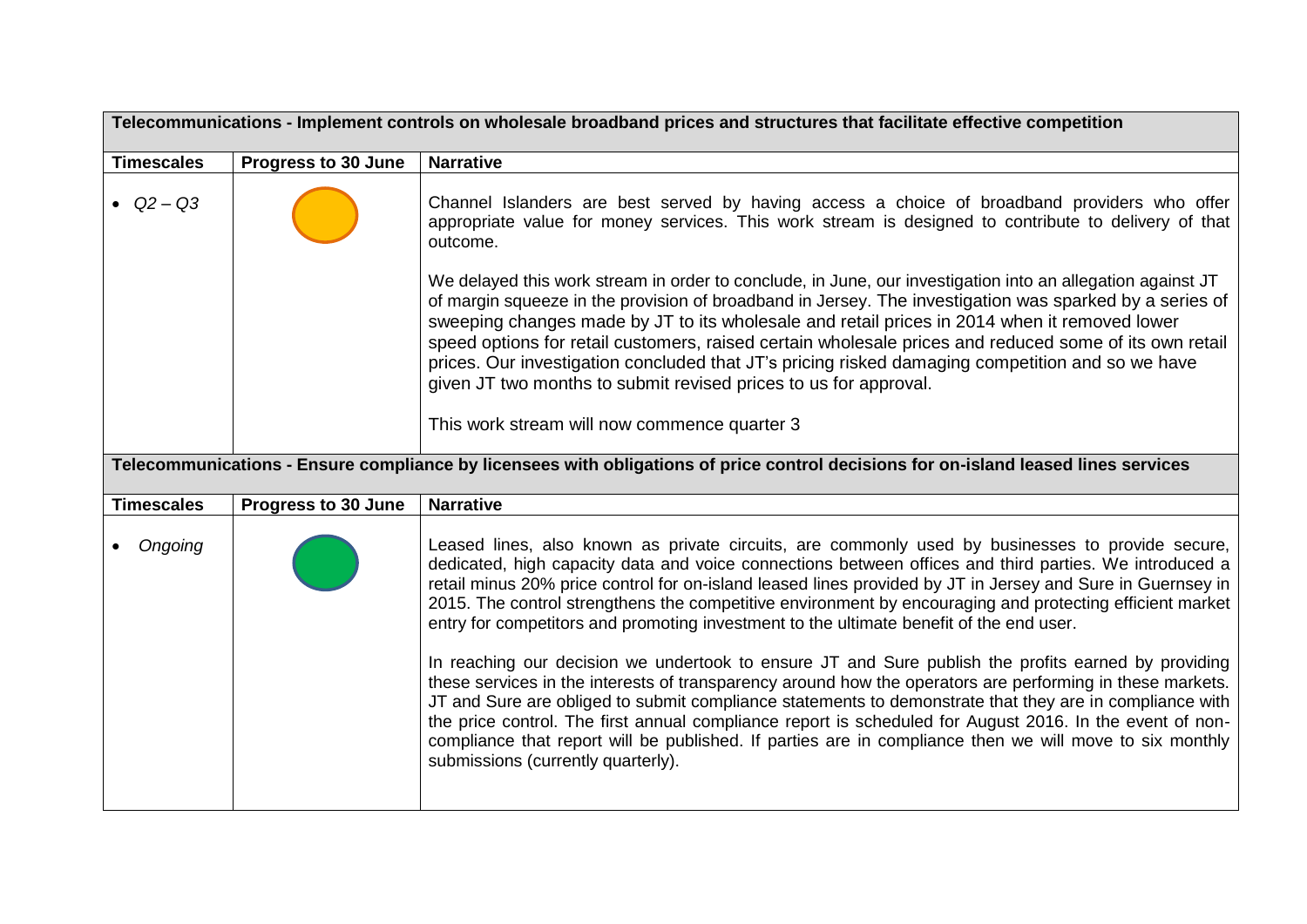**Telecommunications - Provide telecom customers with meaningful information on telecoms operator performance where the market does not meet this need**

| <b>Timescales</b>   | <b>Progress to 30 June</b>       | <b>Narrative</b>                                                                                                                                                                                                                                                                                                                                                                                                                                                                                                                                                                                                                                |
|---------------------|----------------------------------|-------------------------------------------------------------------------------------------------------------------------------------------------------------------------------------------------------------------------------------------------------------------------------------------------------------------------------------------------------------------------------------------------------------------------------------------------------------------------------------------------------------------------------------------------------------------------------------------------------------------------------------------------|
| Ongoing             |                                  | Customer perceptions of the quality of telecoms services they receive are key to understanding the<br>expectation gaps between what customers expect and what operators provide. Objective evidence in this<br>area continues to inform our regulatory priorities, sets incentives for operators to improve and enables us<br>to objectively assess whether progress is being made. We have therefore continued with customer<br>satisfaction surveys, revising the May 2016 to ensure that it remained relevant to consumers given the<br>face pace of change within telecoms.<br>The results of the May 2016 survey will be released in July. |
| statistics report   |                                  | Telecommunications - Monitor and publish useful information for stakeholders on market developments through the annual telecom                                                                                                                                                                                                                                                                                                                                                                                                                                                                                                                  |
| <b>Timescales</b>   | <b>Progress to 30 June</b>       | <b>Narrative</b>                                                                                                                                                                                                                                                                                                                                                                                                                                                                                                                                                                                                                                |
|                     |                                  |                                                                                                                                                                                                                                                                                                                                                                                                                                                                                                                                                                                                                                                 |
| $\bullet$ Q2 and Q4 |                                  | Reliable up to date information on the local telecoms markets is important for our stakeholders and helps<br>to inform our work priorities.                                                                                                                                                                                                                                                                                                                                                                                                                                                                                                     |
|                     |                                  | We have refined the reporting based on consultation with operators and other stakeholders. Operators are<br>in the process of collating the necessary information prior to publication in quarter 3.                                                                                                                                                                                                                                                                                                                                                                                                                                            |
|                     |                                  | Telecommunications - Investigate practices by licensees that may contravene their licences and / or the Telecommunications Law and                                                                                                                                                                                                                                                                                                                                                                                                                                                                                                              |
|                     | take appropriate remedial action |                                                                                                                                                                                                                                                                                                                                                                                                                                                                                                                                                                                                                                                 |
| <b>Timescales</b>   | Progress to 30 June              | <b>Narrative</b>                                                                                                                                                                                                                                                                                                                                                                                                                                                                                                                                                                                                                                |
| Ongoing             |                                  | Recognising that accountability and transparency are key principles of good practise in regulation our<br>website lists the current status of most recent cases. (Cases may not be published where publication<br>could compromise the investigation).                                                                                                                                                                                                                                                                                                                                                                                          |
|                     |                                  | Of particular significant during the period were two decisions finding that JT had breached its licence. In                                                                                                                                                                                                                                                                                                                                                                                                                                                                                                                                     |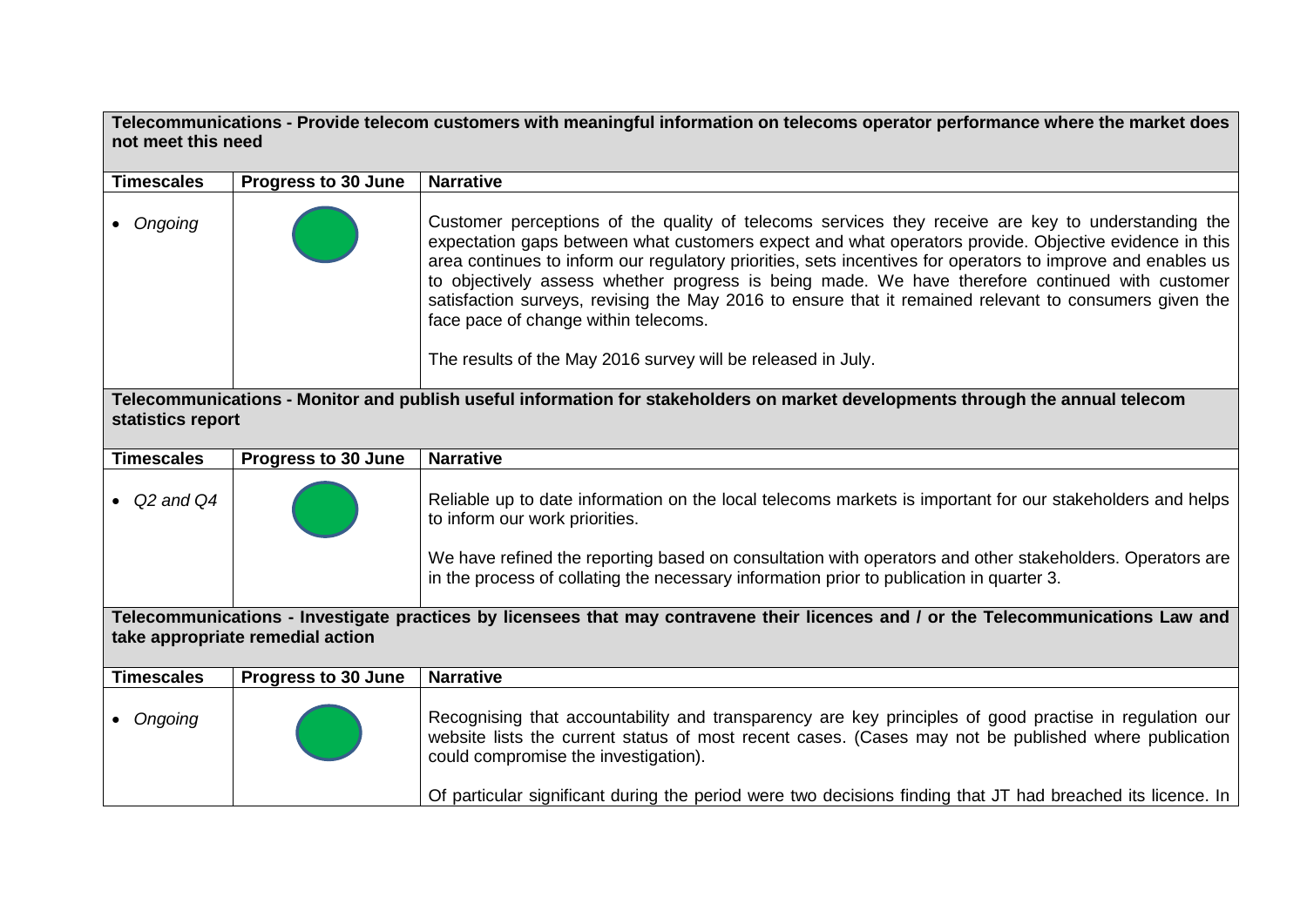|  | the first instance we upheld a complaint, finding that JT had engaged in anticompetitive pricing of its<br>broadband services in Jersey, engaging in margin squeeze (as explained in more detail above) and have<br>required JT to remedy the situation. In the second instance we upheld a complaint finding that JT had<br>failed to comply with licence notification obligations in the launch of its JT One offers. We have fined JT<br>£3K and directed JT to take steps to ensure compliance. |
|--|-----------------------------------------------------------------------------------------------------------------------------------------------------------------------------------------------------------------------------------------------------------------------------------------------------------------------------------------------------------------------------------------------------------------------------------------------------------------------------------------------------|
|  | We also receive a number of complaints and matters of concern raised by licensees that are dealt with<br>informally, and without the need for investigation.                                                                                                                                                                                                                                                                                                                                        |

# **2. Protection of consumer interests where competition is less effective in meeting that aim**

| Telecommunications - Review current service standards received by telecoms consumers to ensure they are fit for purpose, informed by<br>a process led by telecoms licensees that is driven by their customer engagement process |                            |                                                                                                                                                                                                                                                                                                                                                                                                                                                                                                                                                                                                        |
|---------------------------------------------------------------------------------------------------------------------------------------------------------------------------------------------------------------------------------|----------------------------|--------------------------------------------------------------------------------------------------------------------------------------------------------------------------------------------------------------------------------------------------------------------------------------------------------------------------------------------------------------------------------------------------------------------------------------------------------------------------------------------------------------------------------------------------------------------------------------------------------|
| <b>Timescales</b>                                                                                                                                                                                                               | <b>Progress to 30 June</b> | <b>Narrative</b>                                                                                                                                                                                                                                                                                                                                                                                                                                                                                                                                                                                       |
| • $Q3 - Q4$                                                                                                                                                                                                                     |                            | A review of current service standards is one of a number of regulatory initiatives designed to encourage<br>licensees to be more customer focussed. We are seeking to rely more on customer driven proposals from<br>licensees. To the extent that licensees are able to demonstrate that they have taken into account the view<br>of their customers, we will adopt a lighter touch approach to regulation.<br>This project was scheduled to commence during quarter 3, however we are already in the process of<br>engaging with operators following the completion of an internal scoping exercise. |
| Telecommunications – Complete the review of retail fixed line calls and implement effective controls on the level of charges for these<br>services to ensure customer received value for money                                  |                            |                                                                                                                                                                                                                                                                                                                                                                                                                                                                                                                                                                                                        |
| <b>Timescales</b>                                                                                                                                                                                                               | Progress to 30 June        | <b>Narrative</b>                                                                                                                                                                                                                                                                                                                                                                                                                                                                                                                                                                                       |
| $\bullet$ Q2                                                                                                                                                                                                                    |                            | The aim of this project is to ensure that customers' fixed line calls are value for money.                                                                                                                                                                                                                                                                                                                                                                                                                                                                                                             |
|                                                                                                                                                                                                                                 |                            | The process to implement a price control for Jersey was extended to allow for further analysis as a result<br>of additional evidence received. A provision decision (Initial Notice CICRA 16/20) proposing that JT's                                                                                                                                                                                                                                                                                                                                                                                   |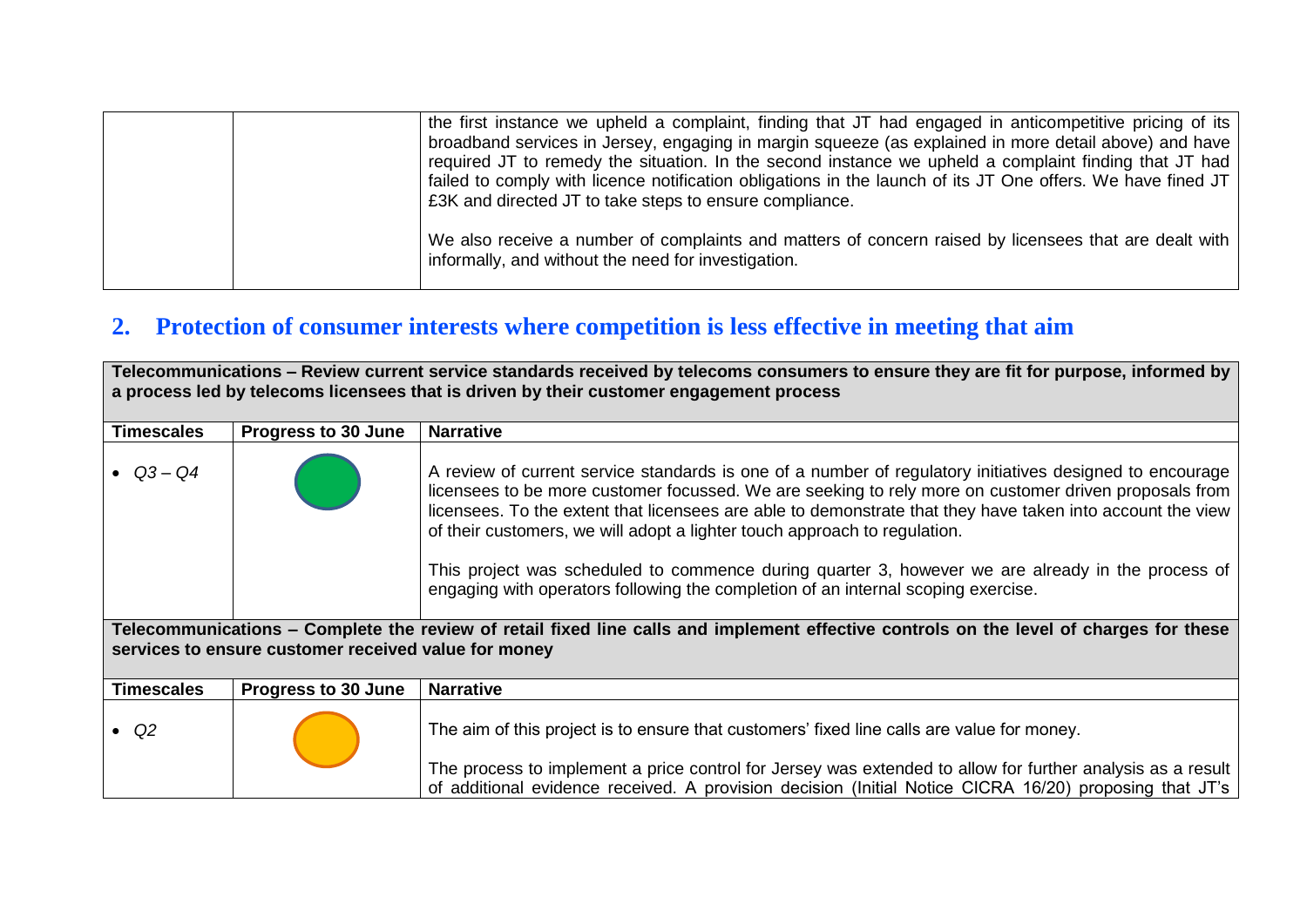|                   |                            | charges for fixed line service should be reduced by 13% over three years was issued in April. A decision<br>(Final Notice) is anticipated to be published in July.<br>The Guernsey price control has been finalised with the basket of charged levied by Sure capped at RPI –                                                                                                        |
|-------------------|----------------------------|--------------------------------------------------------------------------------------------------------------------------------------------------------------------------------------------------------------------------------------------------------------------------------------------------------------------------------------------------------------------------------------|
|                   |                            | 0% for a three year period. This will be introduced at the same time as the price control in Jersey.                                                                                                                                                                                                                                                                                 |
|                   |                            | Telecommunications – Review and if appropriate reset the current level of mobile termination rate charges by licensees                                                                                                                                                                                                                                                               |
| <b>Timescales</b> | <b>Progress to 30 June</b> | <b>Narrative</b>                                                                                                                                                                                                                                                                                                                                                                     |
| • $Q2 - Q4$       |                            | Mobile termination rates are the fees charged to other telecoms companies by mobile operators to<br>terminate calls of their mobile networks. They are a key component of the charge customers calling<br>Channel Island mobiles pay for their calls. In the Channel Islands the current MTR is 4.11 pence per<br>minute, significantly above the UK rate of 0.507 pence per minute. |
|                   |                            | During 2015 we began the process to consider whether it would be appropriate to reduce MTRs. As a<br>result of that process we identified new information that has required significant additional analysis and<br>consideration. That process is now largely complete and we intend to proceed with the resetting of MTRs<br>during quarter 3.                                      |
|                   |                            | Telecommunications - Carry out testing of 4G operator deliver against performance standards, holding operators to account in their<br>delivery of service through independent testing and evaluation of whether they have met their commitments                                                                                                                                      |
| <b>Timescales</b> | <b>Progress to 30 June</b> | <b>Narrative</b>                                                                                                                                                                                                                                                                                                                                                                     |
| • $Q1 - Q4$       |                            | Our work in this area has not identified any concerns.                                                                                                                                                                                                                                                                                                                               |
|                   |                            | 4G operator roll out is ongoing and currently licensees are ahead of the commitments made as part of the<br>4G spectrum award process. As operators meet their commitments we are working to confirm compliance<br>and are releasing performance bonds accordingly.                                                                                                                  |
|                   |                            | To provide additional comfort, the board of licensee parent companies are required to sign off to confirm<br>that they will continue to be able to honour their commitments.                                                                                                                                                                                                         |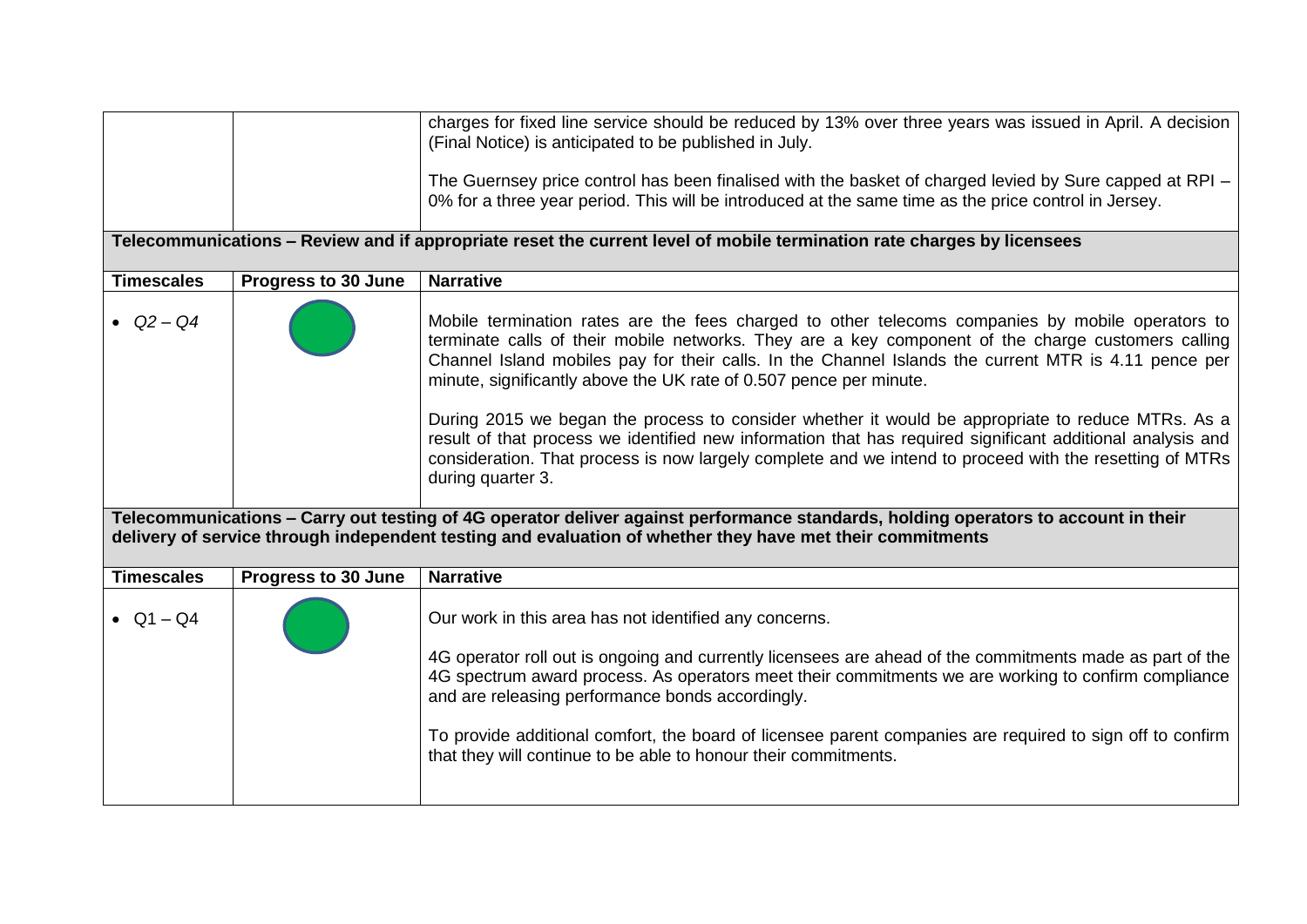|                   | Ports of Jersey – Review current service standards in port operations to ensure they are fit for purpose informed by a process led by |                                                                                                                                                                                                                                                                                                                                                                                                                                                                                                                 |  |
|-------------------|---------------------------------------------------------------------------------------------------------------------------------------|-----------------------------------------------------------------------------------------------------------------------------------------------------------------------------------------------------------------------------------------------------------------------------------------------------------------------------------------------------------------------------------------------------------------------------------------------------------------------------------------------------------------|--|
|                   |                                                                                                                                       | Ports of Jersey that is driven by their customer engagement process                                                                                                                                                                                                                                                                                                                                                                                                                                             |  |
| <b>Timescales</b> | Progress to 30 June                                                                                                                   | <b>Narrative</b>                                                                                                                                                                                                                                                                                                                                                                                                                                                                                                |  |
|                   |                                                                                                                                       |                                                                                                                                                                                                                                                                                                                                                                                                                                                                                                                 |  |
| • $Q2 - Q3$       |                                                                                                                                       | A review of current service standards is an initiative designed to ensure Ports of Jersey's current service<br>standards are fit for purpose and appropriate consumer focussed.                                                                                                                                                                                                                                                                                                                                 |  |
|                   |                                                                                                                                       | During discussion with Ports of Jersey we have developed an understanding of what it considers to be its<br>customer segments, its current engagement processes for its different customer groups and the scope of<br>the existing performance measures.                                                                                                                                                                                                                                                        |  |
|                   |                                                                                                                                       | Engagement with customers to identify their concerns / issues are scheduled for early quarter 3 after<br>which time we will be setting out for Ports of Jersey a scope of proposals for future development of<br>performance measures that are relevant to customers.                                                                                                                                                                                                                                           |  |
|                   |                                                                                                                                       | It is likely, given other priorities, that this project will proceed more slowly than had originally been<br>anticipated and that it will conclude during quarter 4, 2016 hence the amber rating.                                                                                                                                                                                                                                                                                                               |  |
|                   |                                                                                                                                       | Ports of Jersey - Ensure the charges made by Ports of Jersey for port operations are consistent with principles of economic efficiency<br>and cost causality, taking account of policy direction and public service obligations                                                                                                                                                                                                                                                                                 |  |
| <b>Timescales</b> | Progress to 30 June                                                                                                                   | <b>Narrative</b>                                                                                                                                                                                                                                                                                                                                                                                                                                                                                                |  |
| • $Q2 - Q4$       |                                                                                                                                       | Ensuring that the charges made by Ports of Jersey for port operations are consistent with principles of<br>economic efficiency and cost causality are key to ensuring the end users receive value for money.                                                                                                                                                                                                                                                                                                    |  |
|                   |                                                                                                                                       | We have opened dialogue with Ports of Jersey and are in the process of reviewing Ports of Jersey's<br>existing accounts, cost statements and pricing methodologies to determine the potential for cross subsidy<br>or non-cost related pricing. Any issues will be raised with Ports of Jersey for comment during quarter 3.<br>Depending on the nature of the issues identified and the extent of any resolution proposed by Ports of<br>Jersey we will consider whether formal regulatory action is required. |  |
|                   |                                                                                                                                       |                                                                                                                                                                                                                                                                                                                                                                                                                                                                                                                 |  |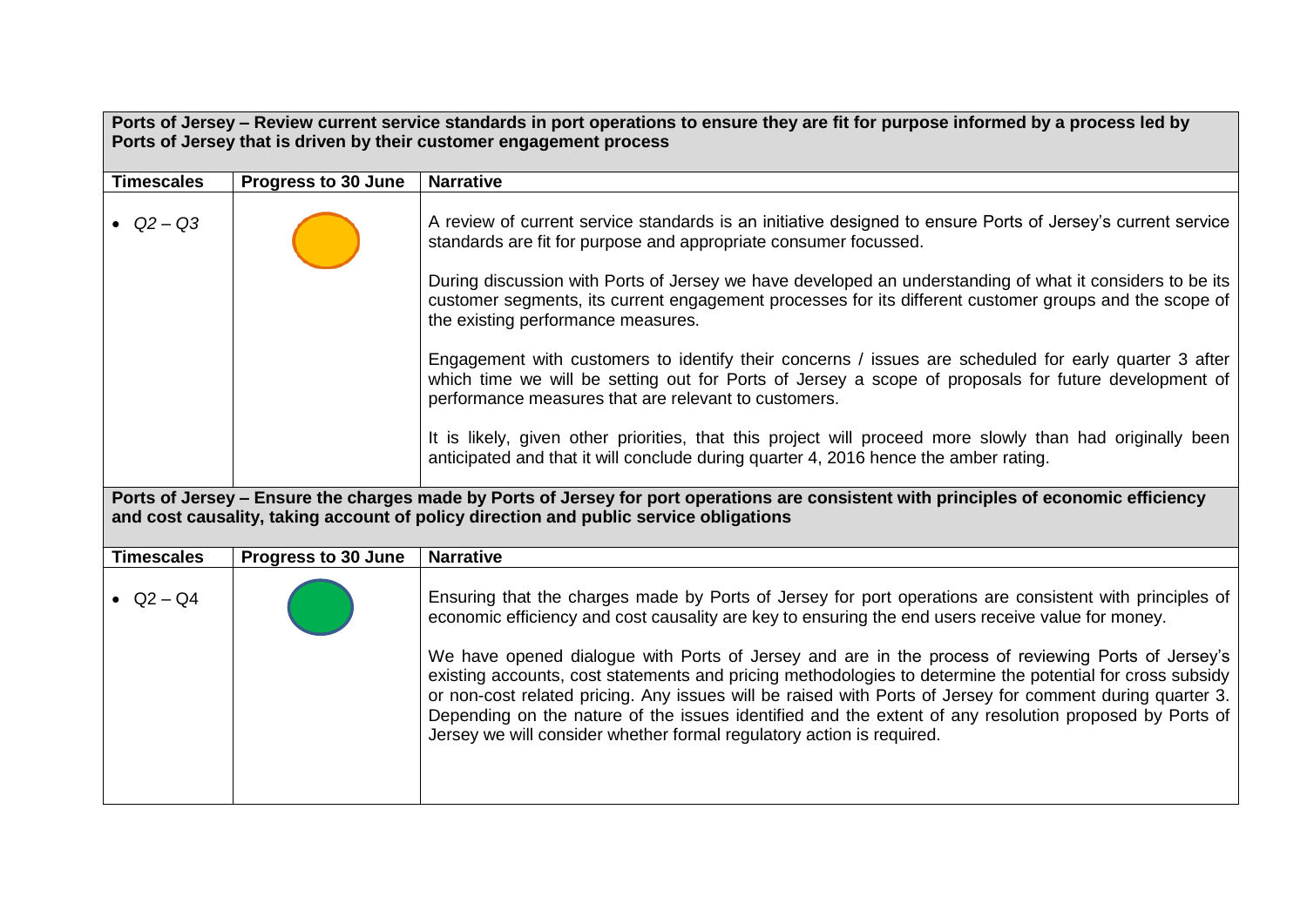| Competition Law - Raise the level of understanding of competition law and the implications of policy decisions for competition through |                     |                                                                                                                                                                                                                                                                                                                                                                                                                                                                                                                                                                                                                                                                                                                  |
|----------------------------------------------------------------------------------------------------------------------------------------|---------------------|------------------------------------------------------------------------------------------------------------------------------------------------------------------------------------------------------------------------------------------------------------------------------------------------------------------------------------------------------------------------------------------------------------------------------------------------------------------------------------------------------------------------------------------------------------------------------------------------------------------------------------------------------------------------------------------------------------------|
| information campaigns within key States departments                                                                                    |                     |                                                                                                                                                                                                                                                                                                                                                                                                                                                                                                                                                                                                                                                                                                                  |
| <b>Timescales</b>                                                                                                                      | Progress to 30 June | <b>Narrative</b>                                                                                                                                                                                                                                                                                                                                                                                                                                                                                                                                                                                                                                                                                                 |
| Ongoing                                                                                                                                |                     | Informal advice and guidance on matters related to competition law is a key part of our advocacy work. A<br>significant amount of resource continues to be spent on advocacy and information initiatives to pre-empt<br>contraventions that might otherwise involved more costly and formal legal intervention.<br>Specific during the first half of 2016 include engagement on M&A thresholds and the M&A regime more<br>broadly with Channel Islands law firms.<br>During quarter 3 we have a programme of engagement which gives all States members, across the<br>Channel Islands, the opportunity to meet with us informally to build understanding of our role and to hear<br>first hand areas of concern. |
|                                                                                                                                        |                     | Competition Law - Scrutinise proposed mergers and acquisitions where they are subject to notification                                                                                                                                                                                                                                                                                                                                                                                                                                                                                                                                                                                                            |
| <b>Timescales</b>                                                                                                                      | Progress to 30 June | <b>Narrative</b>                                                                                                                                                                                                                                                                                                                                                                                                                                                                                                                                                                                                                                                                                                 |
|                                                                                                                                        |                     |                                                                                                                                                                                                                                                                                                                                                                                                                                                                                                                                                                                                                                                                                                                  |
| • Ongoing                                                                                                                              |                     | We have a statutory obligation to scrutinise certain proposed transactions.<br>During the first half of 2016 we received and approved seven applications for proposed mergers /<br>acquisitions. In addition, of the three applications ongoing at the start of the year, one was approved in<br>January, one was subsequently withdrawn and in the third case the transaction is ongoing but on hold<br>pending further information from the parties.                                                                                                                                                                                                                                                           |
| Competition Law - Evaluate the merits of exemption applications received                                                               |                     |                                                                                                                                                                                                                                                                                                                                                                                                                                                                                                                                                                                                                                                                                                                  |
| <b>Timescales</b>                                                                                                                      | Progress to 30 June | <b>Narrative</b>                                                                                                                                                                                                                                                                                                                                                                                                                                                                                                                                                                                                                                                                                                 |
| • Ongoing                                                                                                                              |                     | In April we approved the extension of the Jersey Doctors on Call exemption to 17 June 2017.<br>We continued to provide advice to a number of businesses and their legal counsel around the area of                                                                                                                                                                                                                                                                                                                                                                                                                                                                                                               |
|                                                                                                                                        |                     | exemptions.                                                                                                                                                                                                                                                                                                                                                                                                                                                                                                                                                                                                                                                                                                      |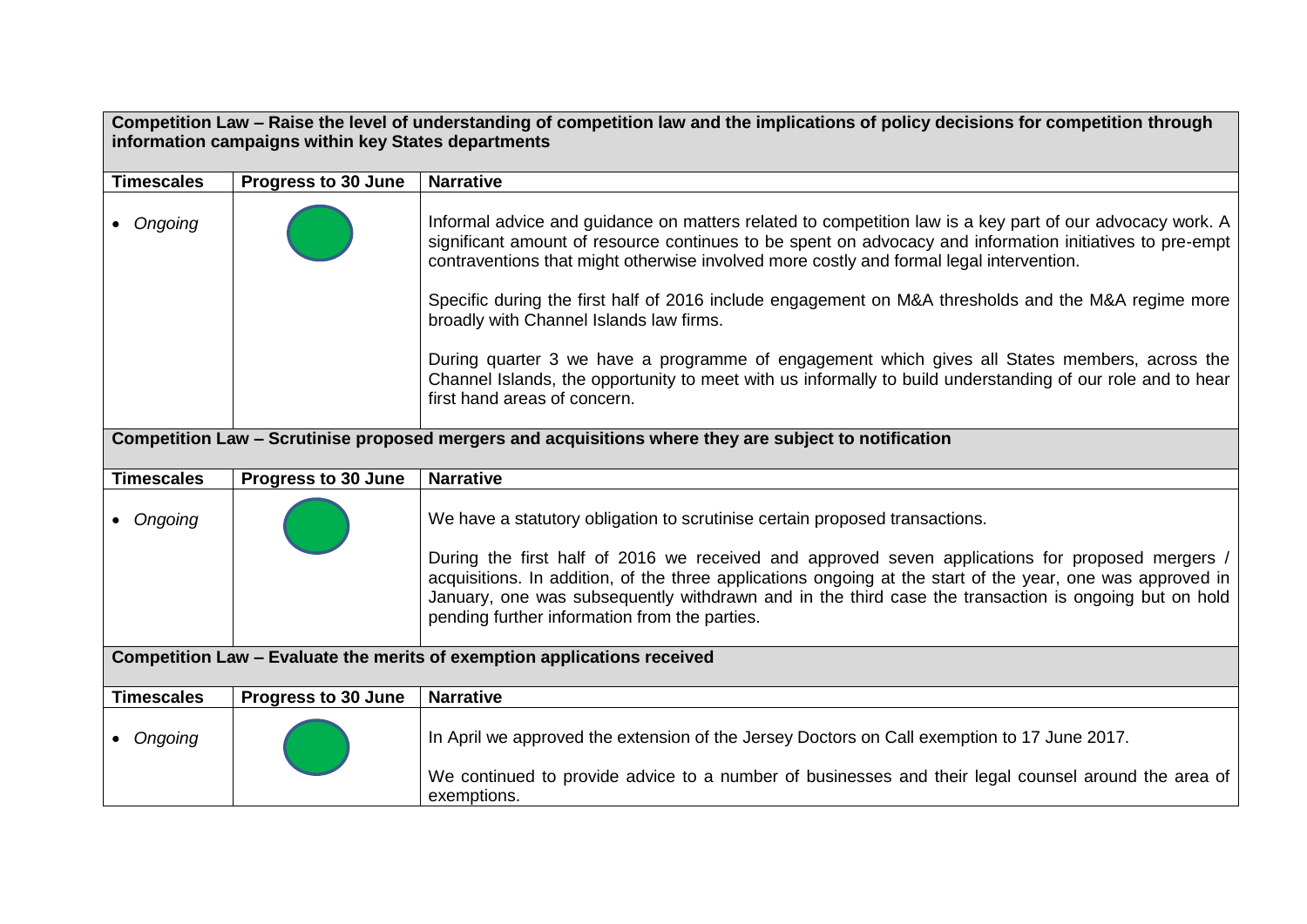# **3. Ensuring the regulatory and competition framework remains fit for purpose**

| Telecommunications – Initiate a strategic assessment of the telecoms sector to inform long term regulatory goals and priorities in co-<br>operations with policy makers in both islands |                     |                                                                                                                                                                                                                                                                                                             |
|-----------------------------------------------------------------------------------------------------------------------------------------------------------------------------------------|---------------------|-------------------------------------------------------------------------------------------------------------------------------------------------------------------------------------------------------------------------------------------------------------------------------------------------------------|
| <b>Timescales</b>                                                                                                                                                                       | Progress to 30 June | <b>Narrative</b>                                                                                                                                                                                                                                                                                            |
| • $Q3 - Q4$                                                                                                                                                                             |                     | In order to contribute to the achievement of our objective of ensuring the regulatory and competition<br>framework remains fit for purpose, during 2016 we are undertaking a strategic assessment of the<br>telecoms sector. The assessment will help inform our long term regulatory goals and priorities. |
|                                                                                                                                                                                         |                     | Stakeholder engagement is scheduled for quarter 3 with the final assessment and recommendations by<br>the end of the year. This is later than originally planned as other projects were considered to be of a<br>higher priority during the first half of the year.                                         |
|                                                                                                                                                                                         |                     | Telecommunications - Undertake a review of the ongoing regulatory information provided by telecom licensees, eliminating duplication<br>and ensuring ongoing regulatory obligation in this area reflect future needs                                                                                        |
| <b>Timescales</b>                                                                                                                                                                       | Progress to 30 June | <b>Narrative</b>                                                                                                                                                                                                                                                                                            |
| • Ongoing                                                                                                                                                                               |                     | We require certain information in order to support our role as regulator of the Channel Islands telecoms<br>sector. The sector is continually evolving and therefore it is important to consider whether the information<br>we have previously required remains appropriate.                                |
|                                                                                                                                                                                         |                     | In February we issued a consultation designed to review whether the provision of separated accounts by<br>specific licensees remains appropriate.                                                                                                                                                           |
|                                                                                                                                                                                         |                     | The responses to that consultation have been collated and proposed next steps will be agreed in July.                                                                                                                                                                                                       |
|                                                                                                                                                                                         |                     |                                                                                                                                                                                                                                                                                                             |
|                                                                                                                                                                                         |                     |                                                                                                                                                                                                                                                                                                             |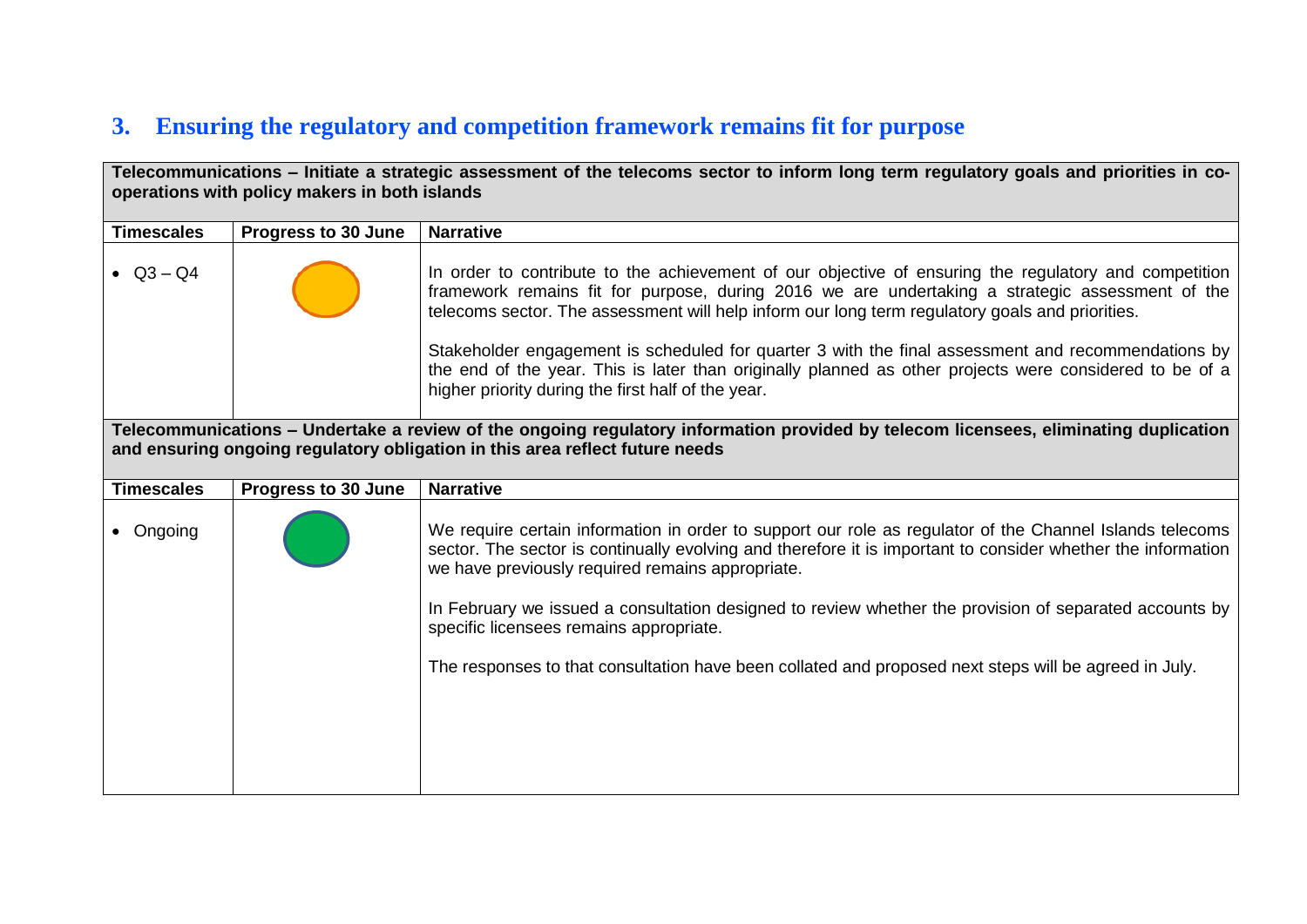| Telecommunications - Continue to process application for new telecommunications licences and licence modifications                                                                                 |                                                |                                                                                                                                                                                                                                                                                                                                                     |
|----------------------------------------------------------------------------------------------------------------------------------------------------------------------------------------------------|------------------------------------------------|-----------------------------------------------------------------------------------------------------------------------------------------------------------------------------------------------------------------------------------------------------------------------------------------------------------------------------------------------------|
| <b>Timescales</b>                                                                                                                                                                                  | Progress to 30 June                            | <b>Narrative</b>                                                                                                                                                                                                                                                                                                                                    |
| • Ongoing                                                                                                                                                                                          |                                                | We have dealt with all requests for advice, renewal and revocation of licences as received.                                                                                                                                                                                                                                                         |
|                                                                                                                                                                                                    | commencing the introduction of a price control | Ports of Jersey - Carry our an assessment of the extent of significant market power in the provision of port operations, prior to                                                                                                                                                                                                                   |
| <b>Timescales</b>                                                                                                                                                                                  | Progress to 30 June                            | <b>Narrative</b>                                                                                                                                                                                                                                                                                                                                    |
| • $Q2 - Q3$                                                                                                                                                                                        |                                                | A finding of dominance (or significant market power) is the first step that will lead to the introduction of a<br>price control for the provision of ports operations. In March we issued a consultation (16/15) setting out<br>the approach we intended to adopt to determine the market(s) in which Ports of Jersey holds a dominant<br>position. |
|                                                                                                                                                                                                    |                                                | Following that consultation, in June we issued an initial notice of our intention to determine that Ports of<br>Jersey is dominant in a number of relevant market.                                                                                                                                                                                  |
|                                                                                                                                                                                                    |                                                | We will consider the introduction of a price control once a formal price control submission is received from<br>Ports of Jersey.                                                                                                                                                                                                                    |
| Postal Services in Jersey - Ensure the efficient provision of postal services, including the universal service obligation (USO) that delivers<br>value and quality to postal users and the economy |                                                |                                                                                                                                                                                                                                                                                                                                                     |
| <b>Timescales</b>                                                                                                                                                                                  | <b>Progress to 30 June</b>                     | <b>Narrative</b>                                                                                                                                                                                                                                                                                                                                    |
| • Ongoing                                                                                                                                                                                          |                                                | We continue to engage with Jersey Post on various initiatives it is taking to streamline and adapt its<br>services.                                                                                                                                                                                                                                 |
|                                                                                                                                                                                                    |                                                |                                                                                                                                                                                                                                                                                                                                                     |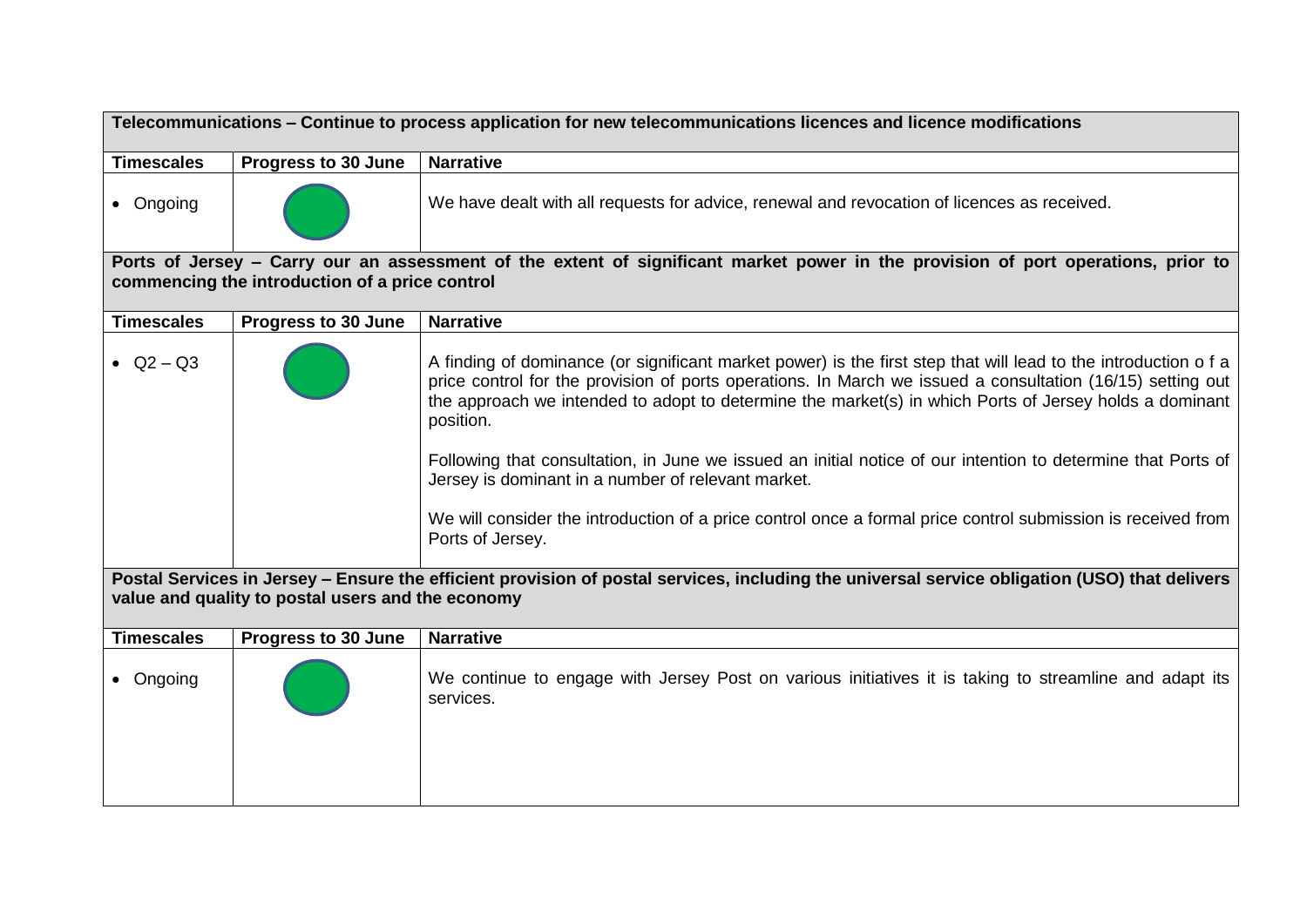|                   | Monitoring of quality of service performance and targets for postal operators, to ensure that customers' needs are effectively met |                                                                                                                                                                                                                                                                                                                                                                                                                                                                                                                                                                                                                                                                                                                                        |  |
|-------------------|------------------------------------------------------------------------------------------------------------------------------------|----------------------------------------------------------------------------------------------------------------------------------------------------------------------------------------------------------------------------------------------------------------------------------------------------------------------------------------------------------------------------------------------------------------------------------------------------------------------------------------------------------------------------------------------------------------------------------------------------------------------------------------------------------------------------------------------------------------------------------------|--|
| <b>Timescales</b> | Progress to 30 June                                                                                                                | <b>Narrative</b>                                                                                                                                                                                                                                                                                                                                                                                                                                                                                                                                                                                                                                                                                                                       |  |
| • Ongoing         |                                                                                                                                    | We continue to monitor quality of service performance and targets for postal operators at a high level in<br>line with the light touch regulatory approach we have adopted.                                                                                                                                                                                                                                                                                                                                                                                                                                                                                                                                                            |  |
|                   | need tor exemption application in specific circumstances                                                                           | Competition law - Support the introduction of block exemptions by the relevant departments that will have the effect of removing the                                                                                                                                                                                                                                                                                                                                                                                                                                                                                                                                                                                                   |  |
| <b>Timescales</b> | Progress to 30 June                                                                                                                | <b>Narrative</b>                                                                                                                                                                                                                                                                                                                                                                                                                                                                                                                                                                                                                                                                                                                       |  |
| • Ongoing         |                                                                                                                                    | We are keen to ensure our resources are targeted to those areas which will have the biggest impact on<br>Channel Islanders. During 2015 we undertook a consultation which identified three sectors which could<br>usefully be the subject of a block exemption from the need to comply with the competition law. We made a<br>formal recommendation to the Assistant Chief Minister on 30 July 2015. We are waiting for the Assistant<br>Chief Minister's office to confirm its Agreement in Principle to the implementation of block exemption in<br>those three sectors prior to commencing drafting guidance to the law officers and undertaking the formal<br>process required under law for the introduction of block exemptions. |  |
|                   | cooperation with relevant policy and legislative bodies                                                                            | Competition law - Ensure the merger and acquisition framework is appropriate and where necessary seek changes to the framework in                                                                                                                                                                                                                                                                                                                                                                                                                                                                                                                                                                                                      |  |
| <b>Timescales</b> | <b>Progress to 30 June</b>                                                                                                         | <b>Narrative</b>                                                                                                                                                                                                                                                                                                                                                                                                                                                                                                                                                                                                                                                                                                                       |  |
| • $Q2 - Q4$       |                                                                                                                                    | In November 2015 we began a consultation seeking view on whether the improvements to the merger and<br>acquisition framework that we had identified would make a real different to the efficiency of the regime<br>and make the process more straightforward for those involved.<br>Initial discussions were very helpful but we identified that wider consultation including direct engagement                                                                                                                                                                                                                                                                                                                                        |  |
|                   |                                                                                                                                    | with Channel Island law firms and financial institutions would be particularly beneficial given the nature of<br>the changes contemplated.<br>Recommendations will be considered in September. It is likely that legislative changes will be required                                                                                                                                                                                                                                                                                                                                                                                                                                                                                  |  |
|                   |                                                                                                                                    | which will be submitted to the relevant States departments shortly thereafter.                                                                                                                                                                                                                                                                                                                                                                                                                                                                                                                                                                                                                                                         |  |